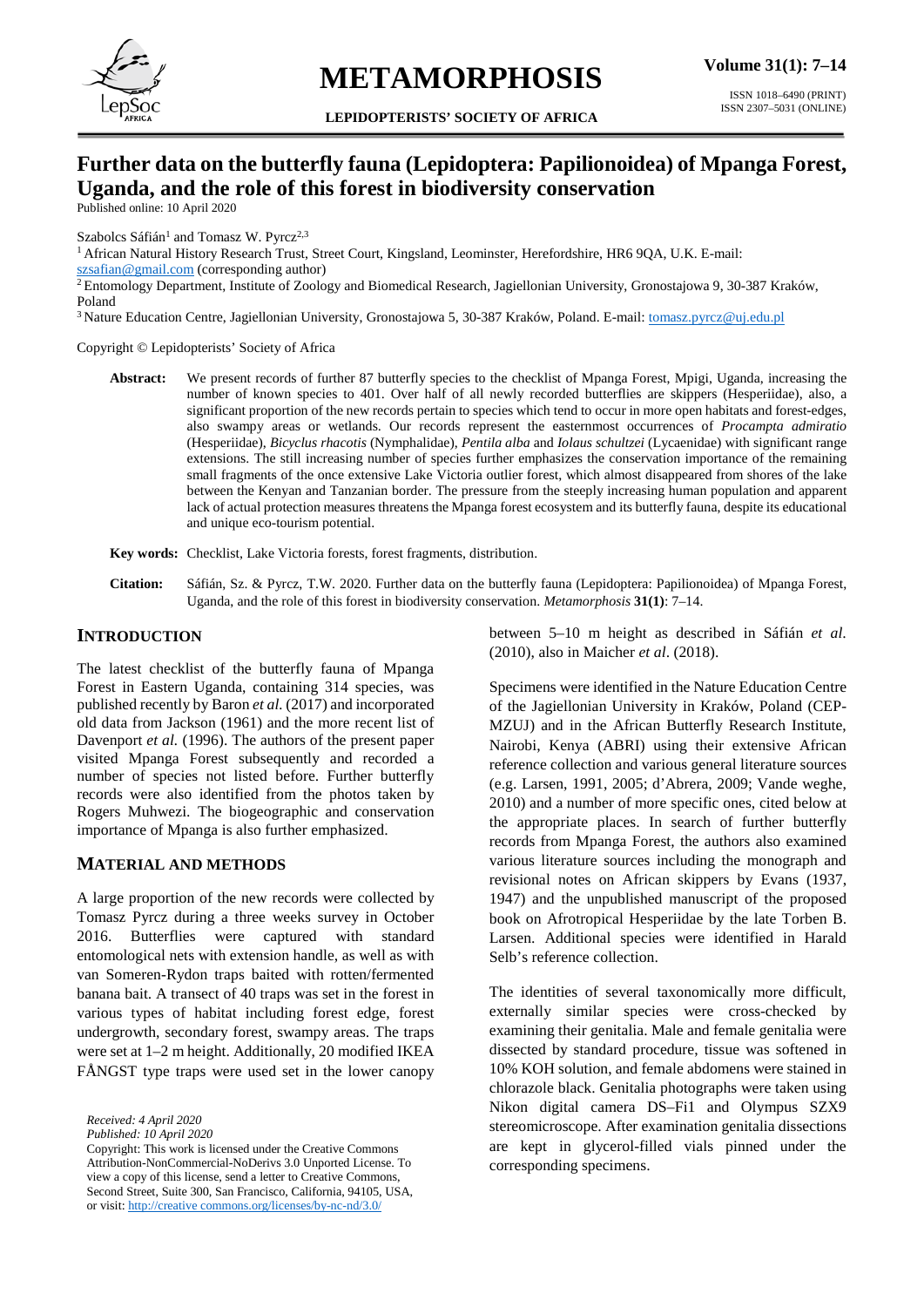The generic order of the checklist largely follows the work of Williams (2015, 2019). The species order within each genus varies according to the sources available. The subspecific status of a few species is in question, as no reliable source of information was available for clear decision. They are listed without subspecific name.

The following abbreviations are used in the manuscript: DRC – Democratic Republic of Congo LEPSOC – Lepidopterists' Society of Africa, Johannesburg, South Africa

NHM – Natural History Museum, UK, London

## **RESULTS**

## **Hesperiidae**

## *Coeliades bixana* Evans, 1940

In his unpublished manuscript Torben B. Larsen mentions the species recorded from Mpanga Forest. The specimen is found in the ABRI collection.

## *Coeliades libeon* (Druce, 1875)

In his unpublished manuscript Torben B. Larsen mentions the species recorded from Mpanga Forest. The specimen is found in the NHM collection.

## *Coeliades forestan forestan* (Stoll, [1782])

Pan-African, ubiquitous species, which was expected to occur in Mpanga Forest.

## *Abantis contigua* Evans, 1937

In his unpublished manuscript Torben B. Larsen mentions the species recorded from Mpanga Forest. The specimen is found in the NHM collection.

## *Celaenorrhinus perimitans* Libert, 2014

A single female specimen of this newly described species was recorded from Mpanga, confirming its presence in the Lake Victoria outlier forests.

## *Scopulifera mulinzii* Libert, 2014

Two males of *Scopulifera* were captured hill-topping in 2016 belonging to the newly described species *S. mulinzii*, based on Libert's (2014) revision. The same species was reported from Mabira Forest recently by Sáfián (2014) under the name *Celaenorrhinus nigropunctata*, and probably all former records from the Lake Victoria outlier forests of the latter species refer to *S. mulinzii*.

#### *Apallaga ovalis ovalis* (Evans, 1937)

A single male of the nominate subspecies was captured in Mpanga Forest examined by Libert (2014).

## *Bettonula bettoni bettoni* (Butler, 1902)

In his unpublished manuscript Torben B. Larsen mentions the species recorded from Mpanga Forest. The specimen is found in the NHM collection.

*Eagris subalbida aurivillii* (Neustetter, 1927)

In his unpublished manuscript Torben B. Larsen mentions the species recorded from Mpanga Forest. The specimen is found in the NHM collection.

## *Eagris tigris* Evans, 1937

The nominate subspecies was recorded from Uganda and the DRC, while ssp. *kayonza* is known only from Uganda. The status of the latter is questioned, the taxon is therefore listed here to species level.

## *Eretis lugens* (Rogenhofer, 1891)

In his unpublished manuscript Torben B. Larsen mentions the species recorded from Mpanga Forest. The specimen is found in the NHM collection.

## *Eretis vaga* Evans, 1937

In his unpublished manuscript Torben B. Larsen mentions the species recorded from Mpanga Forest. The specimen is found in the NHM collection.

## *Sarangesa haplopa* Swinhoe, 1907

In his unpublished manuscript Torben B. Larsen mentions the species recorded from Mpanga Forest. The specimen is found in the NHM collection.

## *Sarangesa brigida atra* Evans, 1937

The presence of this butterfly in Mpanga Forest was overlooked by Baron *et al.* (2017), despite having its type locality as Uganda, Mpanga Forest (Evans, 1937).

## *Procampta admiratio* Larsen & Rawlins, 2014

Finding this newly described skipper is of great surprise, as the species was known only from the DRC south of the Congo River and western Uganda (Larsen & Rawlins 2014 teste Davenport). The Mpanga records show a significant range extension.

#### *Lepella lepeletier* (Latreille, 1824)

A widely distributed, mostly savannah-dwelling species, which frequents damp habitats such as swamps, floodplains and tall-forb riparian vegetation. Only a couple of specimens were found at the swampy edge of Mpanga Forest in 2016.

## *Ankola fan* (Holland, 1894)

It is a typical forest-edge species, which is not usually found inside closed canopy forest. A few specimens were recorded from the swampy forest margin in Mpanga in 2016.

#### *Metisella midas midas* (Butler, 1894)

Like the species above, it inhabits forest edges, also tall grass in wet savannah. A couple of specimens were recorded from the swampy forest margin in Mpanga in 2016.

#### *Metisella orientalis orientalis* (Aurivillius, 1925)

Evans (1937) mentions the form *alpha* from Mpanga Forest.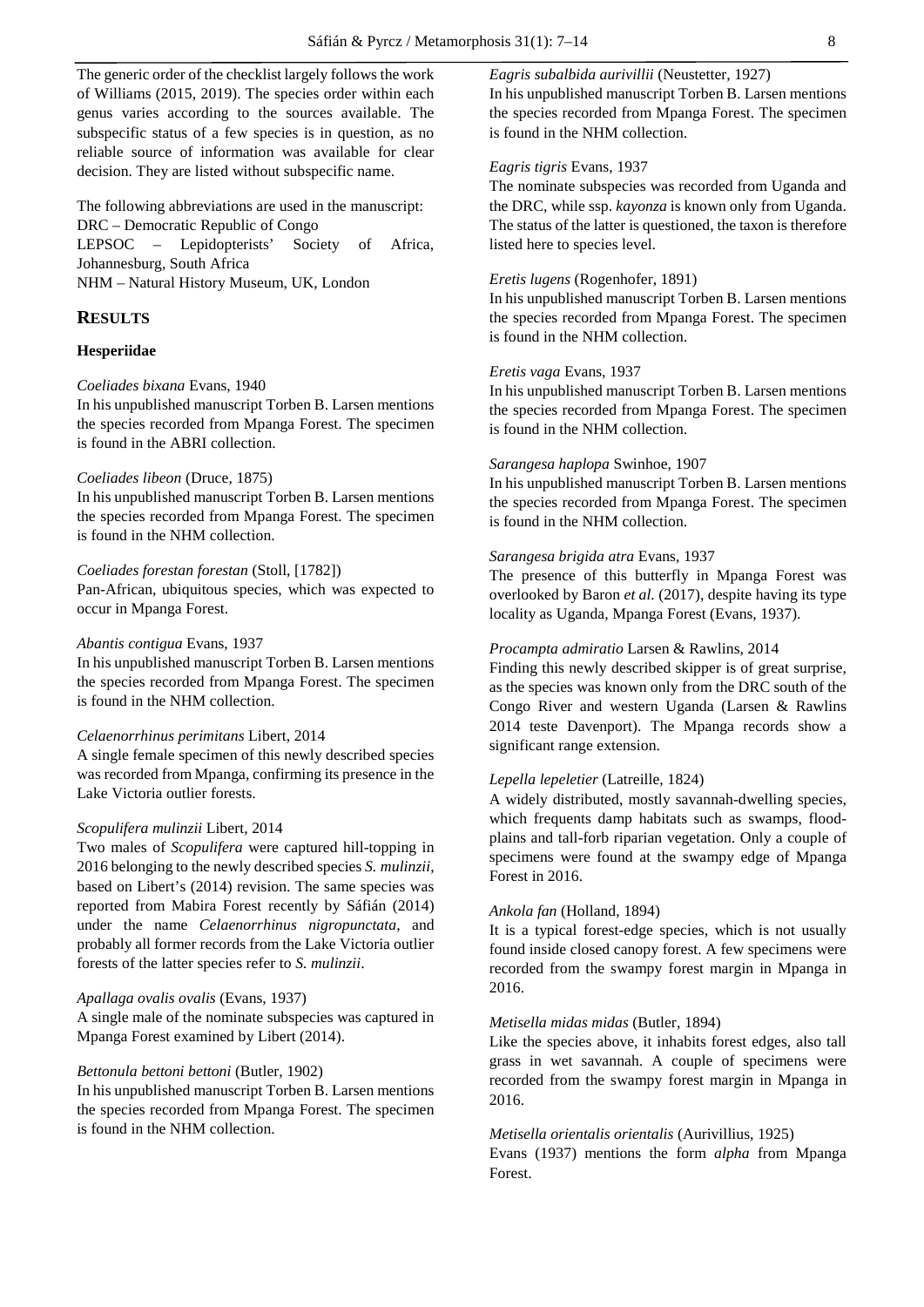## *Metisella medea medea* Evans, 1937

In his unpublished manuscript Torben B. Larsen mentions the species recorded from Mpanga Forest with no further reference.

## *Prosopalpus styla* Evans, 1937

A widely distributed forest skipper, which is easy to overlook for its small size. A few specimens were found at swampy forest edge in Mpanga.

#### *Prosopalpus saga* Evans, 1937

In his unpublished manuscript Torben B. Larsen mentions the species recorded from Mpanga Forest. The specimen is found in the NHM collection.

## *Gorgyra aretina* (Hewitson, 1878)

In his unpublished manuscript Torben B. Larsen mentions the species recorded from Mpanga Forest. The specimen is found in the NHM collection.

## *Gorgyra kalinzu* Evans, 1949

In his unpublished manuscript Torben B. Larsen mentions the species recorded from Mpanga Forest. The specimen is found in the NHM collection.

## *Gorgyra bibulus* Riley, 1929

In his unpublished manuscript Torben B. Larsen mentions the species recorded from Mpanga Forest. The specimen is found in the NHM collection.

## *Teniorhinus ignita* (Mabille, 1877)

The presence of the species in Mpanga was mentioned in the monograph of Afrotropical skippers by Evans (1937).

## *Ceratrichia semlikensis* Joicey & Talbot, 1921

In his unpublished manuscript Torben B. Larsen mentions the species recorded from Mpanga Forest. The specimen is found in the NHM collection.

## *Ceratrichia brunnea* Bethune-Baker, 1906

In his unpublished manuscript Torben B. Larsen mentions the species recorded from Mpanga Forest. The specimen is found in the NHM collection.

#### *Rhabdomantis galatia* (Hewitson, 1868)

In his unpublished manuscript Torben B. Larsen mentions the species recorded from Mpanga Forest. The specimen is found in the NHM collection.

#### *Semalea pulvina* (Plötz, 1879)

In his unpublished manuscript Torben B. Larsen mentions the species recorded from Mpanga Forest. The specimen is found in the NHM collection.

## *Osmodes adosus* (Mabille, 1889)

Two males and one female of this widespread forest butterfly were found in 2016. The species was previously collected in Entebbe (Larsen, unpublished).

## *Osmodes adonia* Evans, 1937

The species was originally described from Entebbe (Evans, 1937). Only two males were found in Mpanga Forest in 2016.

## *Andronymus caesar philander* (Hopffer, 1855)

The species is mentioned as recorded in Mpanga in Torben Larsen's unpublished manuscript (NHM). Further specimens were found in 2016.

## *Chondrolepis leggei* (Heron, 1909)

De Jong (1986) lists the species from Mpanga Forest. It is a curious record as *C. leggei* is usually found in submontane forests (Larsen, unpublished).

## *Mopala orma* (Plötz, 1879)

This widespread but rather rare skipper is usually found deep inside good quality forest with dense undergrowth. It should be crepuscular as even the disturbed specimens do not fly much during the day, definitely not spontaneously. Two specimens of the species were recorded during the most recent visit in September 2016.

## *Artitropa reducta* Riley, 1925

In his unpublished manuscript Torben B. Larsen mentions the species recorded from Mpanga Forest. The specimen is found in the NHM collection.

#### *Leona leonora leonora* (Plötz, 1879)

In his unpublished manuscript Torben B. Larsen mentions the species recorded from Mpanga Forest. The specimen is found in the ABRI collection.

## *Fresna nyassae* (Hewitson, 1878)

Larsen (unpublished manuscript) lists various specimens under different names from Mpanga. The majority of specimens are in NHM.

#### *Fresna netopha* (Hewitson, 1878)

In his unpublished manuscript Torben B. Larsen mentions the species recorded from Mpanga Forest. The specimen is found in the NHM collection.

## *Monza? punctata* (Aurivillius, 1910)

There is taxonomic confusion about the subspecific division of this species, and therefore it is listed here at species level with a question mark. Evans (1937) gave the type locality "Mpanga Forest, Toro 4,800 ft" for *M. punctata crola* Evans, 1937, but Larsen (unpublished manuscript) suspects that this name could refer to *M. alberti* (Holland, 1896), which was identified from Mpanga by Baron *et al.* (2017).

## *Monza cretacea* (Snellen, 1872)

A widespread and usually common forest edge species, its occurrence in Mpanga is, therefore, not surprising.

#### *Platylesches fosta* Evans, 1937

The presence of this butterfly in Mpanga Forest was completely overlooked by Baron *et al.* (2017), despite the fact that its type locality is Uganda, Mpanga Forest.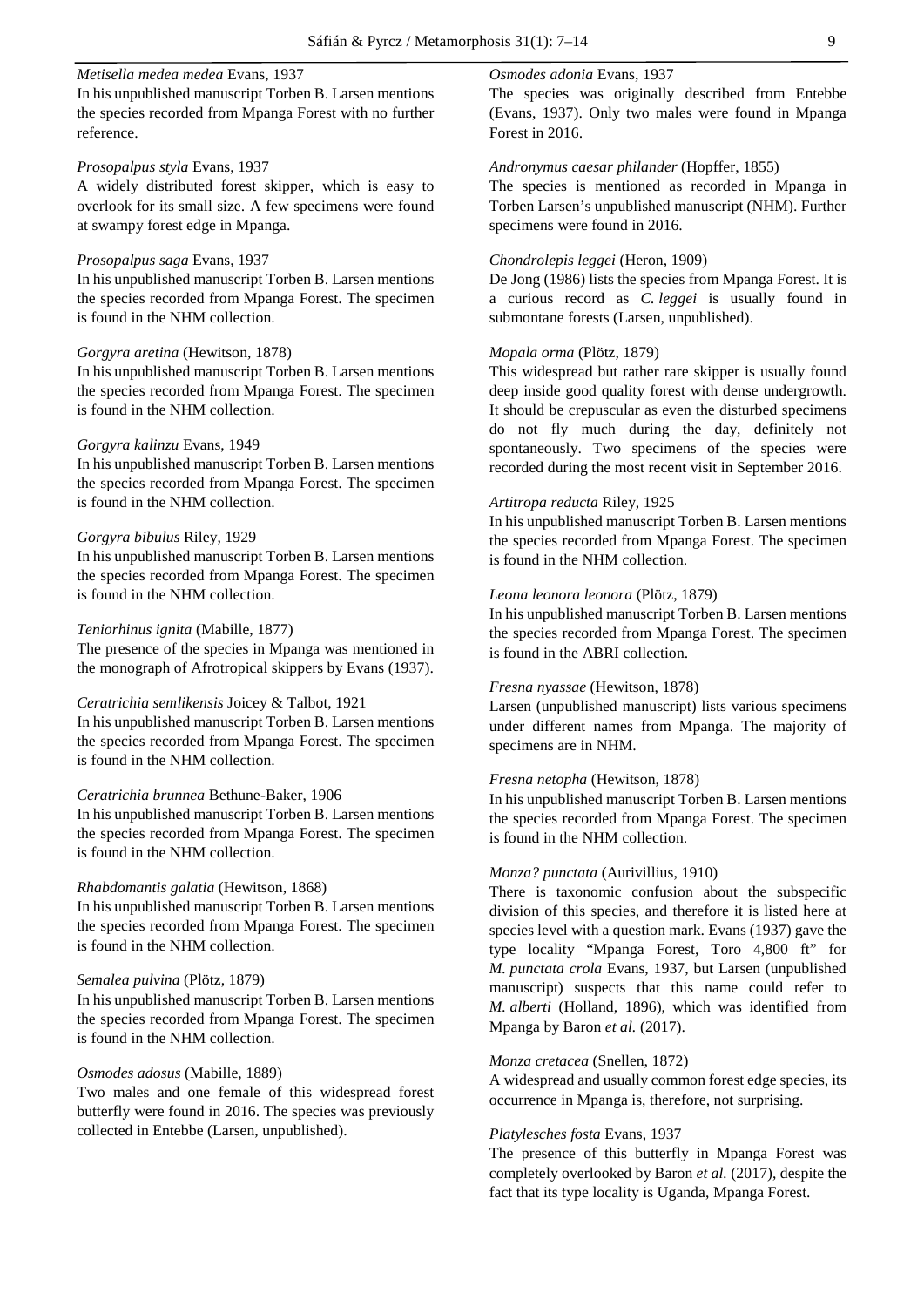## *Platylesches panga* Evans, 1937

As with the previous species, the presence of *P. panga* in Mpanga Forest was overlooked by Baron *et al.* (2017) despite the fact that its type locality is Uganda, Mpanga Forest.

## *Platylesches rasta anka* Evans, 1937

As with the two pervious species, its presence in Mpanga Forest was overlooked by Baron *et al.* (2017), despite its type locality being Uganda, Mpanga Forest.

## *Zenonia zeno* (Trimen, 1864)

In his unpublished manuscript Torben B. Larsen mentions this species recorded from Mpanga Forest. As it is not directly associated with forest habitat, it could have been recorded in the surrounding agricultural land or on secondary grasslands on nearby hills.

## *Borbo detecta* (Trimen, 1893)

Three male specimens of this Eastern and Southern African species were found during recent visits. It probably escaped detection on previous visits for inhabiting more open habitats. It was previously recorded in Entebbe.

## *Borbo micans* (Holland, 1896)

A widely but patchily distributed skipper, which is always found near swamps, marshes and other wetlands. A few specimens were also recorded at the swampy forest edge of Mpanga.

## **Nymphalidae**

#### *Amauris hecate hecate* (Butler, 1866)

Mpanga seems to be very rich in Danainae, with almost all Ugandan species recorded. *A. hecate* was added to the list in 2016.

#### *Telchinia aurivillii aurivillii* (Staudinger, 1896)

This widely distributed forest species is not rare in Mpanga.

#### *Telchinia encedana* (Pierre, 1976)

This widespread species is not rare near swamps and other wetlands. It was recorded mostly from the swampy forest edge in Mpanga.

## *Acraea zetes zetes* (Linnaeus, 1758)

A widespread and common species, which inhabits disturbed habitats, mainly in mesic areas. Its occurrence in Mpanga was expected.

## *Acraea neobule neobule* Doubleday, 1847

A Pan-African, ubiquitous species, its occurrence in Mpanga is therefore not surprising.

## *Acraea formosa* (Butler, 1874)

This rare species is known mainly from Western Uganda and a few records from near Lake Victoria (www.acraea.com). A single male specimen was recorded in Mpanga in 2016.

*Gnophodes pythia* (Fabricius, 1793), currently a synonym of *G. chelys* (Fabricius, 1793)

According to Baron *et al.* (2017), two species of *Gnophodes* occur in Mpanga Forest, *G. chelys* and *G. betsimena parmeno* Doubleday, 1849. However, a number of new combinations and a new status are proposed for African Melanitini (Pyrcz *et al.*, in press). Among other changes, it is shown that the two species are actually confused under the name *G. chelys* and that one species occurring in Mpanga belongs to *G. pythia*, rather than *G. chelys*, which is actually more of a montane species found in Uganda only in areas above 1400– 1500 m in the western part of the country.

## *Gnophodes harpa* Karsch, 1893, currently a synonym of *G. chelys* (Fabricius, 1793)

This species was considered as a junior synonym of *G. chelys* until the above mentioned revisional paper (Pyrcz *et al.*, in press). Based on morphological and molecular data, it was proven specifically distinct and being sympatric with *G. pythia* through most of its distribution area. In Mpanga, as elsewhere, it is much less frequently encountered than its congener.

## *Gnophodes parmeno* Doubleday, [1849], currently *G. betsimena parmeno* Doubleday, 1849

In their paper, Pyrcz *et al.* (in press) will reinstate *G. parmeno* as a valid species, whereas the name *G. bestimena* is reserved to the taxon occurring only on Madagascar.

## *Bicyclus buea* (Strand, 1912)

This common species was accidentally left out of the previous checklist.

*Bicyclus sophrosyne sophrosyne* (Plötz, 1880) A few specimens were collected in Mpanga in fruit-baited traps.

## *Bicyclus mesogena ugandae* (Riley, 1926)

A single male was recorded in Mpanga in 2016, it is more common in the wester forests (e.g. Kibale).

## *Bicyclus rhacotis* (Hewitson, 1866)

A single female of this Congolian forest species was recorded in Mpanga, a significant range extension along the eastern boundary of its distribution.

## *Bicyclus safitza safitza* (Westwood, 1850)

A widespread, ubiquitous species, which prefers savannah and grassland areas, however, it also penetrates forests, usually during dry season.

*Charaxes paphianus subpallida* Joicey & Talbot, 1925 Three males were found in fruit-baited canopy traps in 2016.

#### *Charaxes virilis lenis* Henning, 1989

Two females were captured in fruit-baited canopy traps in October 2016.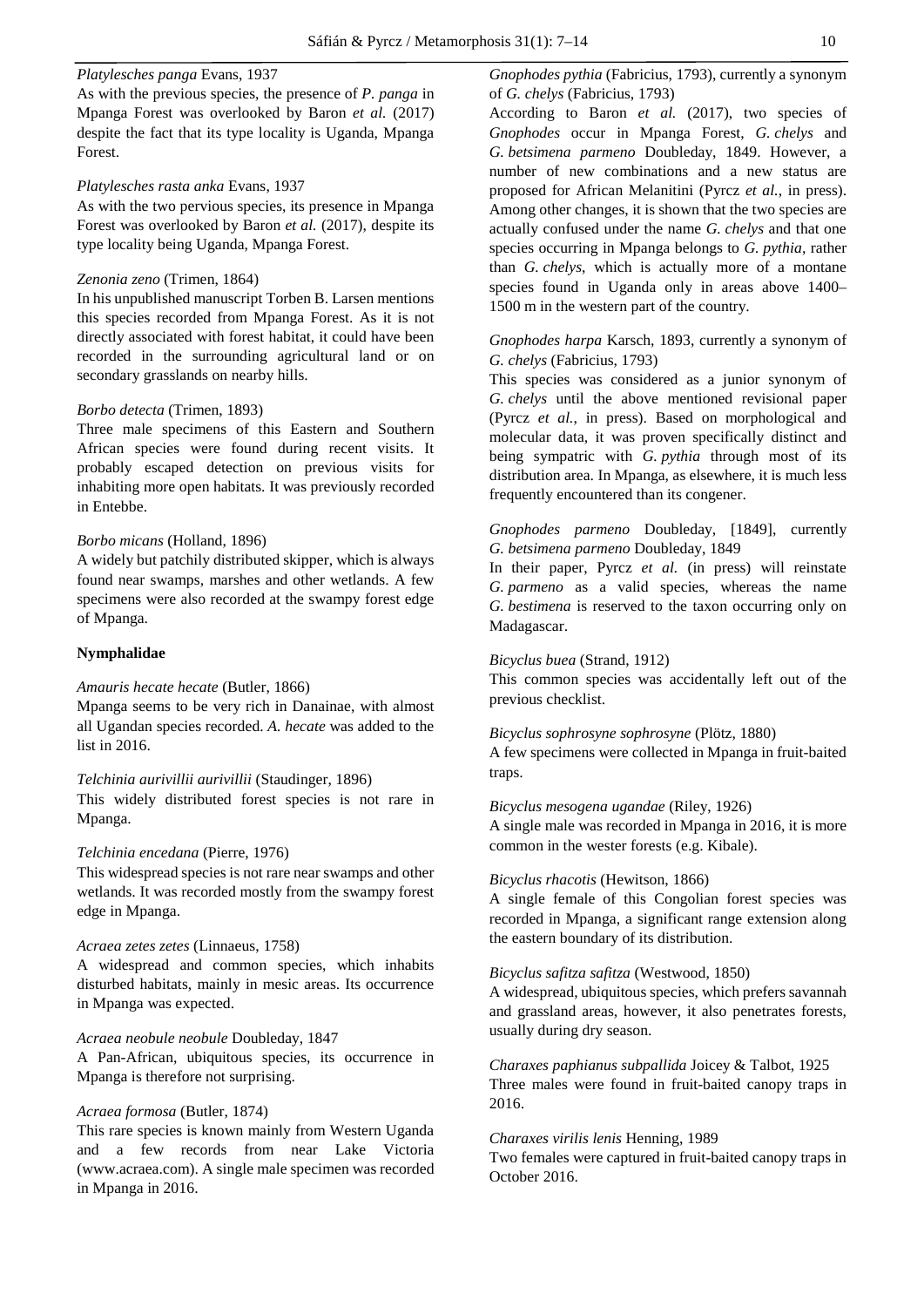*Charaxes catachrous* van Someren & Jackson, 1952 In Mpanga, this species seems to be rarer than the similar *C. etheocles carpenteri* van Someren & Jackson, 1957, still a few specimens were captured in fruit-baited canopy traps.

## *Precis ceryne ceryne* (Boisduval, 1847)

A very widespread species, which occurs only patchily in wetlands in the northern savannah zone of Africa. Numerous specimens were recorded near open swampy areas in Mpanga.

## *Neptis morosa* Overlaet, 1955

Savannah species, which can also occur in disturbed habitats in the forest zone. A couple of specimens were collected just outside of the Mpanga Forest in October 2016.

#### *Neptis puella* Aurivillius, 1894

A few specimens of a small *Neptis*, identified as *N. puella*, were found in Mpanga in October 2016. However, there is much variation within the species and more taxa might be involved under the name *N. puella*.

## *Neptis nicomedes* Hewitson, 1874

Three specimens of this easily overlooked small *Neptis* were found in 2016.

#### *Neptis clarei* Neave, 1904

A few specimens of *N. clarei* were captured in Mpanga Forest, and their identity was confirmed via examination of male genitalia in comparison with Richardson's (2019) genitalia illustration of *N. clarei* from Kakamega Forest, Kenya.

#### *Neptis* sp. near *clarei*

A male specimen of a *Neptis* was captured in October 2016, which falls nearest to *N. clarei*, but its valvae differ significantly from those of *N. clarei* collected in Mpanga and that illustrated by Richardson (2019) from Kakamega Forest, Kenya. Congdon & Collins (1998) mention that specimens near *N. clarei* collected in Minziro Forest might belong to a different species. These could well be conspecific with the one found in Mpanga but their real identity could be revealed only with further comparative studies within the group, as their genitalia do not seem to match any of the species illustrated in the revision (Richardson, 2019).

## *Neptis conspicua* Neave, 1904

Three specimens of *N. conspicua* were tentatively identified from Mpanga*,* based on consulting the original description (Neave, 1904) and other regional literature (Larsen, 1991). Their identification was confirmed via examination of one male's genitalia in comparison with Richardson's (2019) illustrations.

#### *Neptis nicoteles* Hewitson, 1874

Two specimens were recorded in Mpanga by Harald Selb.

*Neptis melicerta paralella* Collins & Larsen, 1996 This species was formerly considered to be *Neptis agouale parallela* Collins & Larsen, 1996. Its status was revised by Richardson (2019). Several specimens of this species were recorded in Mpanga by Harald Selb.

#### *Pseudacraea dolomena elgonensis* Jackson, 1951

Only a single specimen was recorded from Mpanga, the Ugandan subspecies is also known from other fragments of Lake Victoria outlier forests (e.g. Zika).

## *Phalanta phalantha aethiopica* (Rothschild & Jordan, 1903)

A widespread and common species, particularly in open habitats. It was recorded only along the forest edges in Mpanga.

#### *Lachnoptera anticlia* (Hübner, 1819)

A widespread forest species, its presence in Mpanga Forest is not surprising.

## **Pieridae**

## *Mylothris asphodelus* Butler, 1888

A widespread Congolian forest species, which reaches its eastern distribution limits in Mpanga. Several specimens were collected in 2016. The Mpanga population belongs to a new subspecies (Warren-Gash, in press.)

## *Mylothris continua continua* Talbot, 1944

A single male specimen of *M. continua* was captured in Mpanga showing a distributional link between the Western Uganda population and its easternmost disjunct occurrence in Kakamega Forest, Western Kenya (Collins, 2008).

## *Mylothris schumanni uniformis* Talbot, 1944

Only a couple of specimens of the eastern subspecies of *M. schumanni* were found in Mpanga. It reaches Kakamega Forest in Kenya as the easternmost occurrence of the taxon (Collins, 2008). Warren-Gash (in press) considers this taxon as a separate species.

#### **Lycaenidae**

## *Micropentila mpigi* Stempffer & Bennett, 1965

The presence of this delicate butterfly in Mpanga Forest was overlooked by Baron *et al.* (2017), despite its name referring to Mpigi town and its type locality: Mpanga Forest (Stempffer & Bennett, 1965). It is another Lake Victoria forest endemic butterfly, known only from a few localities from Eastern Uganda and North-Western Tanzania (Minziro Forest) (Congdon & Collins, 1998).

#### *Pentila alba* Dewitz, 1887

The species was mentioned from Kibale Forest in Baron *et al.* (2017). The single specimen recorded by Harald Selb proves a large range extension and indicates that the species could occur also in other Lake Victoria outlier forests.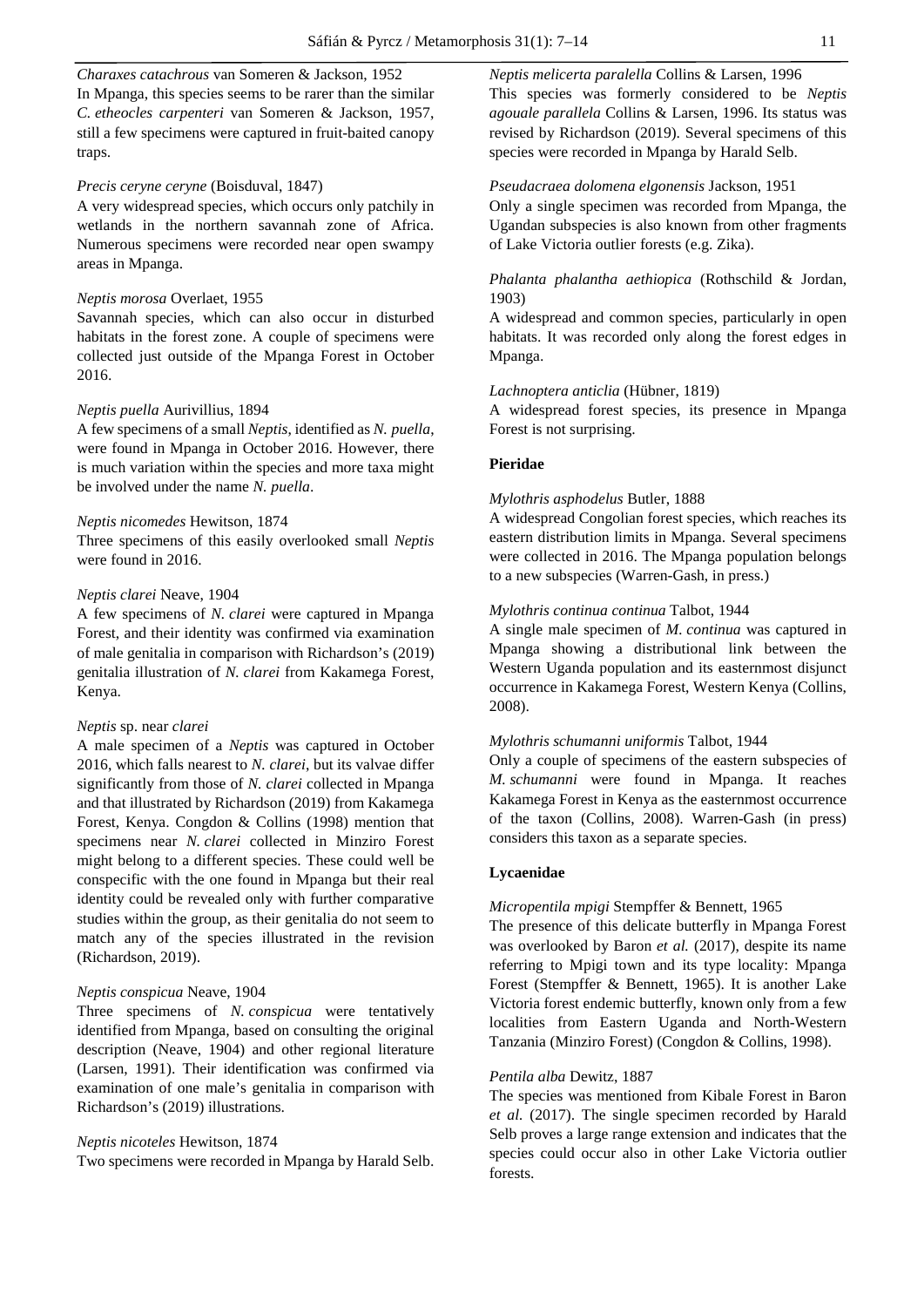## *Axiocerses harpax ugandana* Clench, 1963

*A. harpax* is an inhabitant of open areas, including wetter types of savannah but also disturbed habitat and farmland in rainforest areas (Larsen, 1991, 2005). The eastern population ssp. *ugandana* is distributed from the Central African Republic to Western Kenya (Kakamega Forest) (www.abdb-africa.org), its presence along the forest edges in Mpanga is therefore not surprising. A few specimens were recorded during the most recent visit.

## *Iolaus timon orientius* Hulstaert, 1924

The species appears on the previous list (Baron *et al.*, 2017) as it was recently found in the nearby Mitala Maria Forest, which used to be part of the same Mpigi forest complex. These few remaining forest patches are now completely isolated, with Mpanga being the most intact. The presence of *I. timon orientius* was confirmed by Rogers Muhwezi, who photographed a fresh specimen in 2018.

## *Iolaus aequatorialis* Stempffer & Bennett, 1958

Two female specimens were found in the ABRI collection, both were collected by T.H.E. Jackson but his records remained unpublished. However, his specimens  $(4\text{ and } 4\text{)}$  from the nearby Mawkota (Mpigi), Uganda have been designated as paratypes by Stempffer & Bennett (1958)

## *Iolaus schultzei* Aurivillius, 1905

A male *Iolaus* with strongly deformed forewings was found in the ABRI collection collected in Mpanga Forest. Dissection of the genitalia (particularly the morphology of the aedeagus) confirmed that the specimen is a male *I. schultzei*, which was formerly known only from the type specimen collected in the Adamawa Plateau along the Cameroon/Nigeria border (Larsen, 2005). The record represents the easternmost occurrence of the species with a significant range extension. However, the recently described *Cigaritis stewarti* Bouyer, 2017 first recorded from Wak in the northern edge of the Adamawa Plateau in Cameroon (Bouyer, 2017) was also found recently in Central Uganda near Mubende (Sáfián, pers. obs.), so further butterflies are expected to be found with similar distribution patterns. They should also occur between these localities but butterflies in the northern transition zone of the Congolian rainforest in the DRC and the Central African Republic are very poorly studied. Based on genitalia morphology, *I. schultzei* is closely related to *I. menas* and *I. trimeni*, both savannah and woodland species and *I. schultzei* could also be associated with open habitats, rather than the closed-canopy high forest of Mpanga.

## *Iolaus bellina exquisita* (Riley, 1928)

Only a single male specimen was recorded during the most recent visit in Mpanga. It descended from the canopy to rest in the shaded undergrowth.

## *Iolaus nasisii* (Riley, 1928)

A single male of this East and Southern African woodland butterfly was captured by Zdenek Fric just outside

Mpanga Forest on a shrubby hilltop next to the Mpigi – Masaka road, during the field trip after the second Afrotropical Lepidoptera Workshop, held in Uganda in October 2016 (see Baron *et al.,* 2017). The record was of debate, since the specimen differed from those examined from Zambia and South Africa. However, the type locality of *I. nasisii* is "Nasisi Hills 20 miles N. of Munias" (misspelt version of Mumias???), in Kenya near Lake Victoria (Riley, 1928) and therefore the Ugandan collection should be considered as original *I. nasisii* and the status of other taxa involved need further clarification.

## **DISCUSSION**

After the publication of Baron *et al.* (2017) the checklist of butterflies of Mpanga Forest continued to grow at a considerable pace. To the 314 recorded species the authors added another 87 species, which is an increment of almost 30%. It is not very surprising that 47 species, over 50% of all newly recorded species, belong to the family Hesperiidae, as skippers are generally overlooked by field researchers due to their similarities. Furthermore, many species are rare or rarely observed due to their microhabitat preferences (they are rather sedentary in the dense undergrowth of forests) or their crepuscular habit. A few skippers, listed in Baron *et al.* (2017) were actually collected at lights during moth trapping (e.g. *Zophopetes cerymica*, *Gretna cylinda*, *Chondrolepis niveicornis*), and the newly found *Mopala orma* is probably also active at dusk. All skipper records from Torben B. Larsen's unpublished manuscript on Afrotropical skippers from Mpanga Forest were also incorporated, which increased the number of recorded Hesperiidae by another 28 species.

A large number of newly recorded species (including also several skippers) were not actually found inside the closed canopy forest of Mpanga but were observed along forest edges or near more open swampy areas that edge the western corner of Mpanga Forest. *Metisella midas*, *Lepella lepeletier* and *Borbo micans* are generally associated with wetlands or damp grassy habitats, *Telchinia encedana* also occurs in more open areas, often near swamps.

Only eight species of the species-rich family Lycaenidae were added to the original checklist, but a few of them represent biogeographically interesting records. *Pentila alba* was known only from the Albertine Rift mid-altitude forests, until the first record from Mpanga, which indicates wider distribution also in the Lake Victoria outlier forests. *Iolaus schultzei* was collected for the first time in Uganda, a significant range extension from its original type locality, Adamawa Plateau, Northern Cameroon.

A special mention is needed for the genus *Euphaedra*. Hecq (2012) described in his last paper a number of new species, or validated some names proposed by previous authors, including several from central Uganda. Those include *E. latifasciata* Talbot, 1929, *E. lacteata* Talbot, 1929, *E. rufobrunnea* Stoneham, 1932, and he described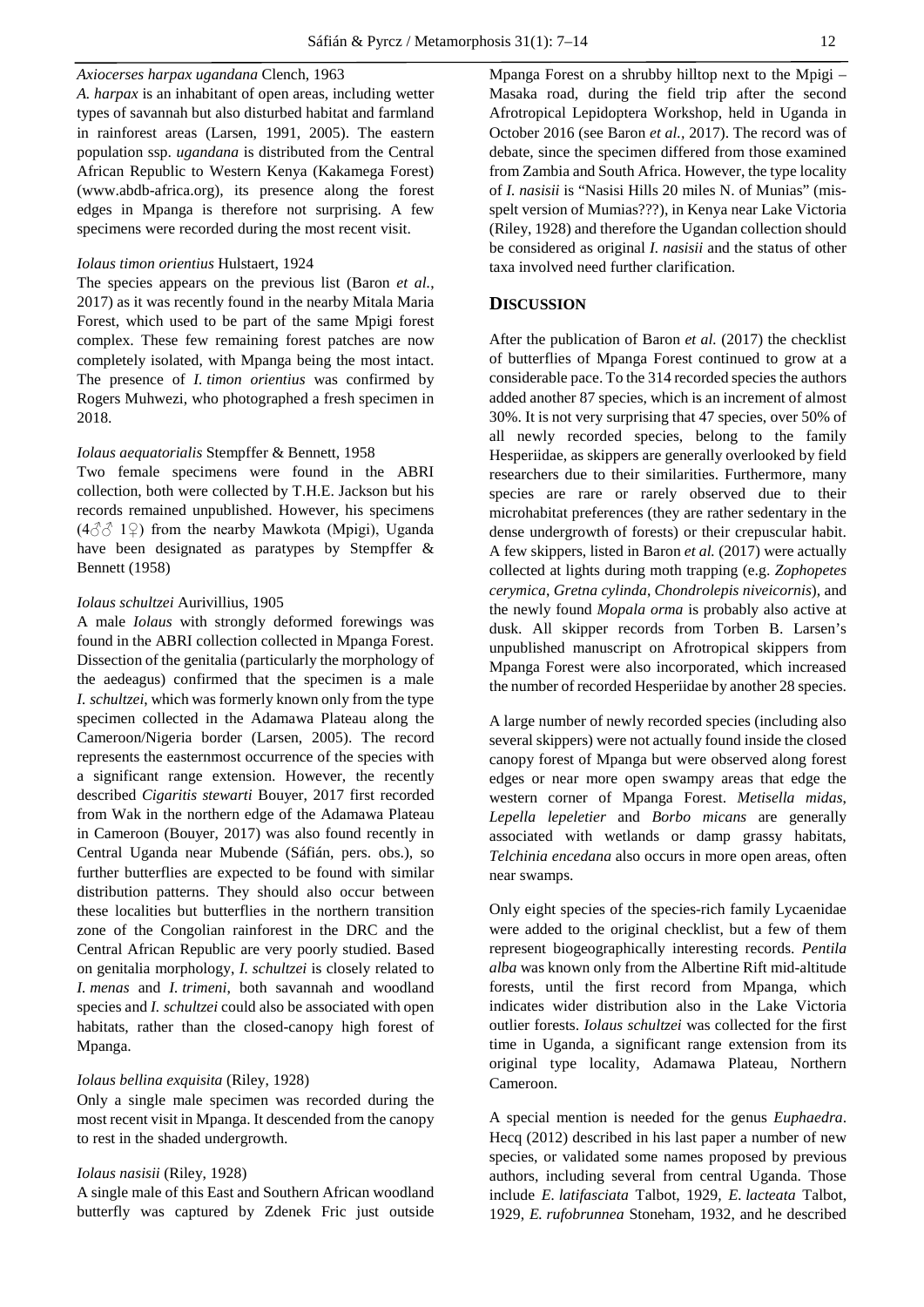*E. lequeuxiana* and *E. sufflavus*. They are all considered forms of one extremely polymorphic species, which is common in Mpanga, and therefore all names reinstated by Hecq are omitted from the checklist. It is a matter of further taxonomic discussion, which name would actually be applicable to the *Euphaedra* species in Mpanga, either *E. olivacea* Grünberg, 1908*,* or one of the names proposed by Talbot or Stoneham.

The checklist of butterflies of Mpanga Forest now contains 401 butterflies. The recorded number of species would probably still continue to grow if more emphasis would be put on specific research on selected groups, such as Aphnaeinae, Theclinae or Liptenini of the Lycaenidae or on the family Hesperiidae in general. Mpanga (besides from the much larger Mabira Forest) is one of the last intact fragments of Lake Victoria outlier forests, which harbours a high proportion of Congolian rainforest butterflies and a number of endemic taxa; the forests of Sango Bay actually show a slightly different diversity pattern and species composition (Congdon & Collins, 1998). Recently, quite a few species were newly found in Mpanga, which were originally known from Western Uganda as their easternmost occurrence. This 160– 200 km range extension is actually quite significant and of biogeographical importance, because in present times the area between Bugoma or Kibale Forests (mid-altitude forests east of the Albertine Rift) and the Mpigi Forests are separated by a broad belt of savannah land and habitats heavily disturbed by agriculture and other anthropogenic impact. The high proportion of Congolian forest species in Mpanga further supports the theory of a once continuous forest belt not only along the slopes of the mountains of southern Uganda to Lake Tanganyika in Western Tanzania but another, rather loose connection between the eastern Albertine Rift mid-altitude forests and the Lake Victoria outlier forests.

With its proximity to Kampala and Entebbe, and its good accessibility, Mpanga could be developed into an education and conservation centre for butterflies and could also become a stopover for numerous nature tourists on their way to the more frequently visited Ugandan national parks. Baron *et al.* (2017) have already identified the conservation conflicts between local communities and the management of Mpanga Forest and the forest could fulfil its role protecting the butterfly communities, only when habitat degradation caused by the various human activities will cease.

## **ACKNOWLEDGEMENTS**

The authors are indebted to Rogers Muhwezi and Harald Selb (LEPSOC) for documenting a few new records from Mpanga Forest. Jadwiga Lorenc-Brudecka and Klaudia Florczyk (CEP-MZUJ) helped with dissections of genitalia, which confirmed the presence of further new species in Mpanga. Steve C. Collins has kindly provided access to the ABRI collection, where long series of *Iolaus* and other more difficult goups are available for comparison. Many skipper records from Mpanga were

compiled by the late Torben B. Larsen, who is especially acknowledged for his contribution to the knowledge on African butterflies. His wife Nancy Fee has kindly provided permission and access to Torben's unpublished files. The authors are grateful for the useful comments of two reviewers' which helped improve the manuscript.

## **LITERATURE CITED**

- BARON, T., AKITE, P., BARNETT, M., COLLINS, S.C., DOBSON, J., FRIC, Z.F., HENNING, G., KÜHNE, L., MEY, W., OCHSE, M., PRZYBYŁOWICZ, Ł., SÁFIÁN, SZ., SCHUTTE, R., SELB, H. & WARD, P. 2017. The second Afrotropical Lepidoptera Workshop in Uganda - A contribution to the Lepidoptera fauna of Kibale National Park and the Mpanga Forest Reserve *Entomologische Zeitschrift* 127(2): 77–105.
- BOUYER, T. 2017. Descriptions de nouvelles espèces africaines de *Cigaritis* Donzel, 1847 et note synonymique (Lepidoptera, Lycaenidae). *Entomologia Africana.* 22(1): 2–10.
- COLLINS, S.C. 2008. Papilionoidea and Hesperioidea, Butterflies and Skippers. In: Kühne, L. (Ed.). *Butterflies and moth diversity of the Kakamega forest (Kenya)*. Private edition. 63–80.
- CONGDON, C. & COLLINS, S. 1998. *Kielland's butterflies of Tanzania. Supplement.* African Butterfly Research Institute & Union des Entomologistes Belges, Nairobi & Tervuren. 143 pp.
- D'ABRERA, B.L. 2009. *Butterflies of the Afrotropical Region Part III: Lycaenidae, Riodinidae*. Hill House Publishers, Melbourne & London. 531–880.
- DAVENPORT, T., HOWARD, P. & DICKINSON, C. (ed.) 1996. *Mpanga, Zika and Mpigi District Forest Reserves Biodiversity Report*. Unpublished paper from the Forest Department Uganda.
- DE JONG, R. 1986. Systematics, phylogeny and biogeography of the chiefly afromontane genus *Chondrolepis* Mabille (Lepidoptera: Hesperiidae). *Zoologische Verhandelingen (Leiden)* 231: 1–40.
- EVANS, W.H. 1937. *A catalogue of the African Hesperiidae indicating the classification and nomenclature adopted in the British Museum*. London xii, 212 pp.
- EVANS, W.H. 1947. Revisional notes on African Hesperiidae. *Annals and Magazine of Natural History* Series 11: 341–648.
- HECQ, J. 2012. Catalogue des especes d'Euphaedra sousgenre *Euphaedrana* Hecq, 1976, groupe *eleus* et description de Nouvelles especes (Lepidoptera, Nymphalidae africains). *Lambillionea,* 112(1): 11–22.
- JACKSON, T.H.E. 1961. Entomological studies from a high tower in Mpanga Forest, Uganda IX. Observations on Lepidoptera (Rhopalocera). *Transactions of the Royal Entomological Society of London* 113(11): 346–350.
- LARSEN, T.B. 1991. *The Butterflies of Kenya and their Natural History*. Oxford University Press, Oxford. 490 pp. + 22 colour plates.